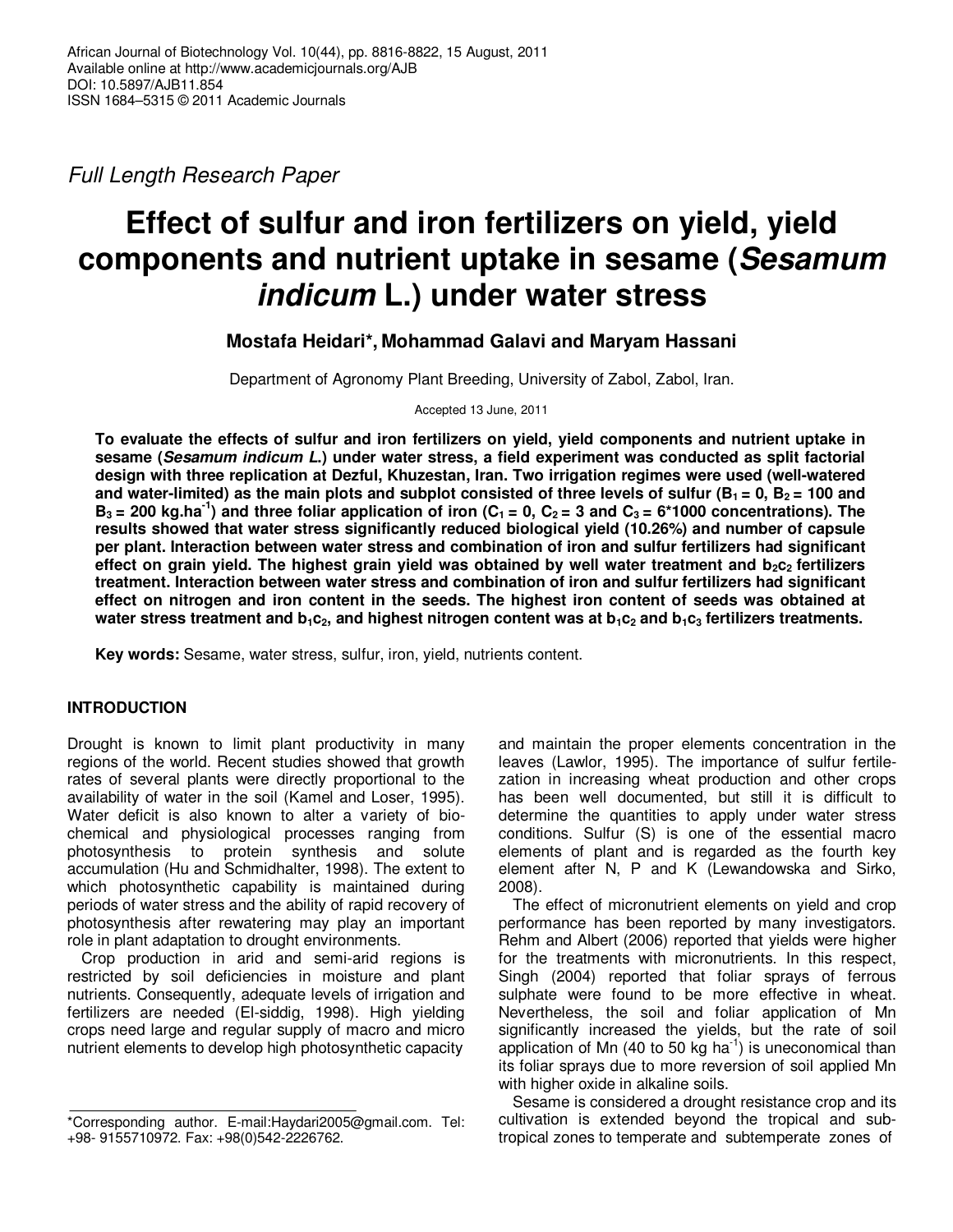**Table 1.** Some physical and chemical properties of the soil.

| Soil property | Value |
|---------------|-------|
| рH            | 7.64  |
| $EC$ (ds/m)   | 0.57  |
| OC(%)         | 0.62  |
| $P$ (ppm)     | 5.6   |
| K(ppm)        | 121   |
| Cu (ppm)      | 0.9   |
| Fe (ppm)      | 1.6   |
| Mn (ppm)      | 4.6   |
| $Zn$ (ppm)    | 1.2   |

the world (Ail et al., 2000). The irrigation water regimes affect growth, yield and oil content of sesame plants. In this connection, Hong et al. (1985) indicated that drought stress during vegetative growth reduced seed yield of sesame from 8.5 to 4.3 tha $^{-1}$  and that the main factor in yield reduction was plant height. Iran is a country with semi-arid climate. In most areas, water stress reduces the growth and yield of many crops. The lack of nutrient elements such as iron and sulfur reduce plant growth. The objective of this study was to investigate the effect of iron and sulfur application on growth, yield, yield components and nutrient uptake of sesame (Sesamum indicum L.) plants grown under water stress conditions

#### **MATERIALS AND METHODS**

In order to evaluate the effects of iron and sulfur application on sesame under water stress, a field experiment in split factorial on the randomized complete block design with three replications was conducted in 2009 to 2010 in Dezful, Khuzestan, Iran (32°22′ N, 48°32′ E; 82 m above sea level). The pH = 7.64, EC = 0.57 ds/m and soil texture of the experimental site were sandy loam. Some physical and chemical properties of the soil are shown in Table 1. Each block consisted of two main plots (for the two irrigation treatments). Two irrigation regimes used were well-watered control (irrigation after 70% field capacity of soil) and water-limited (irrigation after 50% field capacity of soil) irrigation.

Subplot consisted of three levels of sulfur ( $B_1 = 0$ ,  $B_2 = 100$  and  $B_3$ )  $= 200$  kg.ha<sup>-1</sup>) from ammonium sulfate application in soil before sowing) and three foliar application of iron ( $C_1 = 0$ ,  $C_2 = 3$  and  $C_3 =$ 6\*1000 concentrations, application at the eight leaf stage). These two treatments were applied as factorial in the subplot. After Fe application, water-limited treatment was laid out. Gotvand cultivar of sesame was used in this study. In the experiment, each subplot was 12  $m^2$  (4 m width and 3 m length) and consisted of six rows. Plots were fertilized with 150 kg ha<sup>-1</sup> nitrogen from urea and applied before sowing and after eight leaf stage, 100 kg ha<sup>-1</sup> phosphorus from super phosphate was applied once before sowing.

At harvest time, sesame plants were collected from each plots and the following characters were determined: plant height (cm), capsules per plant, weight of seed/plant (g), seed and biological yields and harvest index (HI%). Total nitrogen content in grains was determined using the method described by Kjeldahl method. Potassium was determined using Flame Photometer according tothe methods described by Chapman and Pratt (1961). Fe was determined by using Konic Atomic Absorption Spectrophotometer.

#### **Statistical analysis**

All data were analyzed using the SAS Institute Inc. Version 6.12 Software. Initially, the data were analyzed in an analysis-ofvariance (ANOVA) test to determine significance (P*≤* 0.05) of the treatment effects. The data were analyzed according to split factorial on the randomized complete block and the differences between averages were tested at 5% significance level in accordance with Duncan multiple comparative method.

### **RESULTS AND DISCUSSION**

#### **Yield and yield components**

Analysis of variance revealed a significant effect of water stress on biological yield, number of capsule per plant and harvest index in sesame (Table 2). However, water stress had no significant effect on grain yield, but reduced it (Table 3). Water stress reduced 10.26% biological yield as compared to the control treatment. Fredrick et al. (2001) indicated that water deficit had significant effect on yield of lateral stems of soybean and its yield under normal conditions was higher than that under stress conditions. In this study however, water stress had no significant effect on grain yield in sesame plants, but it had the most effect on yield components, especially biological yield and decreased it to about 10.26% (Table 3). Fredrick et al. (2001) stated that water stress reduced growth and biological yield of soybean.

With iron and sulfur fertilizer, only iron fertilizer had significant effect on grain yield (Table 2). Among the three levels of iron fertilizer, performance increase in yield was observed in  $C_2$  level and increased it to about 22.14% (Table 3). Tekin et al. (2000) conducted a field experiment to determine the effect of soil and foliar application of iron as iron sulphate on the yield of Pistachio nuts. Results revealed that three foliar applications of iron sulphate at 55 ppm was the most effective and soil application at 4 and 6 kg of iron sulphate per tree was also effective in enhancing nuts weight. There was a positive correlation between iron levels and weight of 100-nuts.

Interaction between water stress and combination of iron and sulfur fertilizers had significant effect on grain yield in sesame plants (Table 2). The highest grain yield was obtained at well water treatment and  $b_2c_2$  combination of two fertilizers (Figure 1). Conry (1997) stated that S application from the leaf had a minimum effect on the grain yield of barley. Sulphur based fertilizers decrease the pH of soil and increases the uptake of other plant nutrients. Therefore, the yield increases.

However, iron fertilizer had no significant effect on yield components in sesame plant but sulfur had significant effect on biological yield and number of capsule per plant and increased them. Sulfur fertilizer increased biological yield by 12.91% and number of capsule per plant by 10.62%. This increase was only up to the  $b<sub>2</sub>$  for biological yield (Table 3). Withers et al. (1997) reported that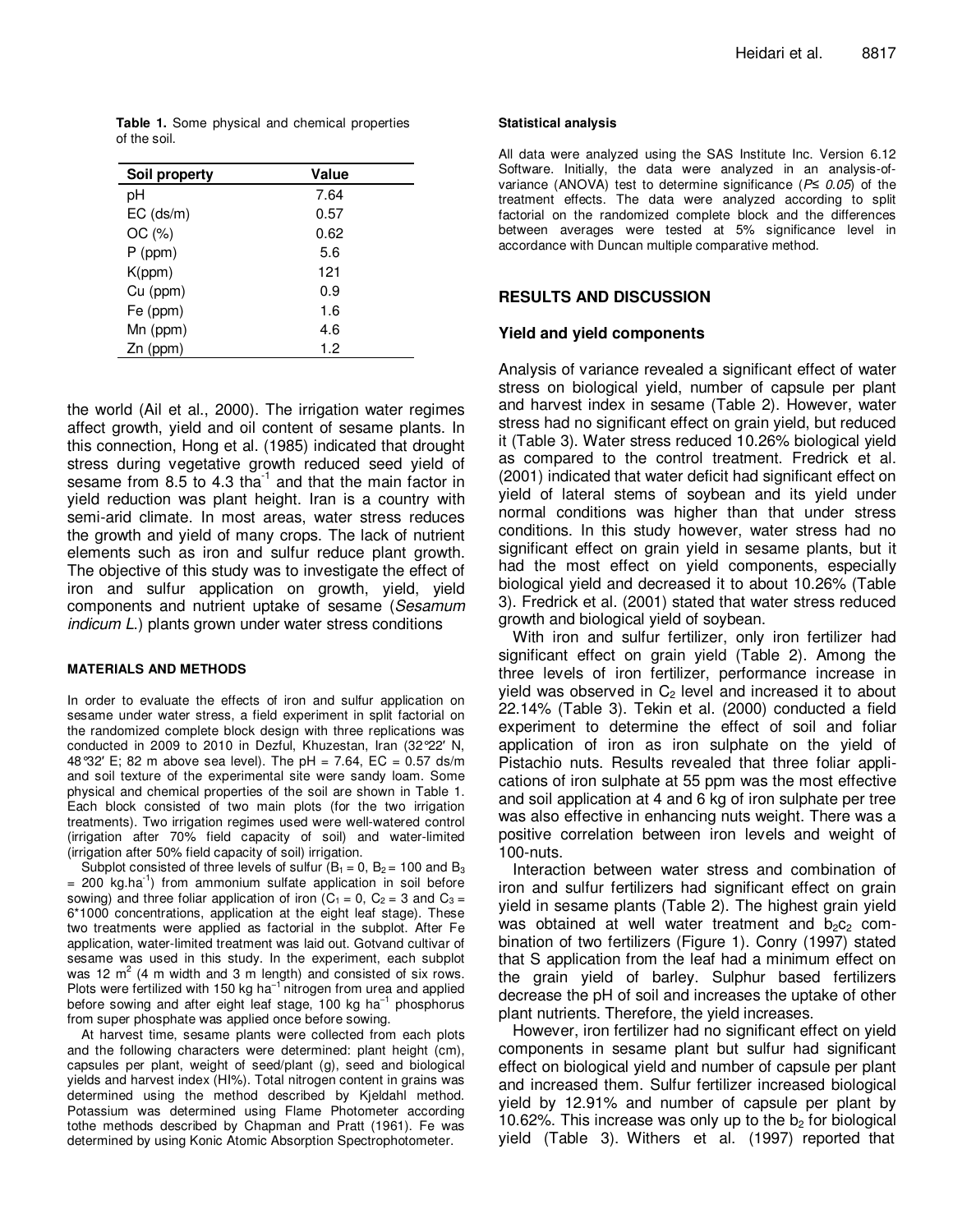|                         | Dependent variable          |                                      |                                   |                                  |         |                 |                              |                    |  |
|-------------------------|-----------------------------|--------------------------------------|-----------------------------------|----------------------------------|---------|-----------------|------------------------------|--------------------|--|
| Independent<br>variable | Grain yield<br>$(g m^{-2})$ | <b>Biological</b><br>yield $(g m-2)$ | Number of<br>capsule<br>per plant | Number of<br>seed per<br>capsule | HI (%)  | Nitrogen<br>(%) | Potassiu<br>$m$ (mg/g<br>DW) | Iron (mg/kg<br>DW) |  |
| <b>Block</b>            | 644.12                      | 306714.24**                          | 891.46                            | 0.907                            | 432.16* | $0.0507*$       | 0.142                        | 0.00000313         |  |
| W                       | 347.57                      | 266985.35**                          | 25654.24**                        | 0.296                            | 96.801* | 0.0240          | $0.462*$                     | 0.00048002*        |  |
| $Error_a$ (Block*W)     | 2934.68                     | 55744.907                            | 3500.12                           | 0.0185                           | 55.701  | $0.0497*$       | 0.0674                       | 0.00000257         |  |
| b                       | 3946.29                     | 175233.85*                           | 6548.57*                          | 0.129                            | 21.281  | $0.061*$        | $0.197*$                     | 0.00069702**       |  |
| c                       | 29202.57**                  | 57346.074                            | 2258.57                           | 0.074                            | 24.803  | $0.107**$       | $0.215*$                     | 0.00012757*        |  |
| W*b                     | 301.40                      | 12459.85                             | 17742.12**                        | 0.351                            | 12.261  | $0.1044**$      | $0.529**$                    | 0.00002724         |  |
| $W^*c$                  | 2966.68                     | 75788.74                             | 11891.24**                        | 0.518                            | 31.721  | 0.0124          | $0.624**$                    | 0.00049091**       |  |
| $b^*c$                  | 5015.12*                    | 112098.12*                           | 25473.407**                       | 0.601                            | 52.742* | 0.0187          | 0.072                        | 0.00024057**       |  |
| $W^*b^*c$               | 5461.35*                    | 393991.57**                          | 10453.12**                        | 0.324                            | 20.490  | $0.0372*$       | 0.074                        | 0.00049263**       |  |
| $E_b$                   | 1842.15                     | 33832.69                             | 1841.54                           | 0.317                            | 18.260  | 0.01259         | 0.069                        | 0.00004162         |  |

**Table 2.** Results of analysis of variance (ANOVA) of water stress (W), sulfur (B) and iron (C), and their interaction with gain yield, yield components and nutrients content in sesame.

W = Irrigation; B = sulfur; C = iron. \* P<0.05; \*\* P<0.01. Numbers represent F values at 5% level; ns, not significant.

**Table 3.** Mean comparisons of the effect of water stress and combination of sulfur and iron fertilizers on gain yield, yield components and nutrients content in sesame.

| <b>Parameter</b>  | <b>Grain vield</b><br>$(g m-2)$ | <b>Biological</b><br>yield(g $m^{-2}$ ) | Number of<br>capsule per<br>plant | Number of<br>seed per<br>capsule | HI (%)              | Nitrogen<br>(%)      | <b>Potassium</b><br>(mg/g DW) | <b>Iron</b><br>(mg/kg<br>DW) |
|-------------------|---------------------------------|-----------------------------------------|-----------------------------------|----------------------------------|---------------------|----------------------|-------------------------------|------------------------------|
| Irrigation        |                                 |                                         |                                   |                                  |                     |                      |                               |                              |
| <b>Well Water</b> | $293.41^{a}$                    | 1374.56 <sup>a</sup>                    | 78.88889 <sup>a</sup>             | $360.93^a$                       | $22.093^a$          | $3.53370^{a}$        | $6.64074^{b}$                 | $0.0433333^{b}$              |
| Water stress      | 288.33 <sup>a</sup>             | 1233.93 <sup>b</sup>                    | 77.04074 <sup>b</sup>             | $317.33^{b}$                     | $24.770^a$          | $3.57593^{a}$        | $6.82593^{a}$                 | $0.0492963^a$                |
| Sulfur fertilizer |                                 |                                         |                                   |                                  |                     |                      |                               |                              |
| $B_1$             | $284.94^a$                      | 1234.06 <sup>b</sup>                    | $320.56^{b}$                      | 78.7222 <sup>a</sup>             | $23.706^a$          | 3.48778 <sup>b</sup> | $6.65000^{b}$                 | $0.053500^a$                 |
| B <sub>2</sub>    | $307.72^a$                      | 1417.06 <sup>a</sup>                    | 338.17 <sup>ab</sup>              | 78.8889 <sup>a</sup>             | $24.356^a$          | $3.59444^a$          | $6.71111^{ab}$                | $0.042778^{b}$               |
| $B_3$             | 279.94 <sup>a</sup>             | 1261.61 <sup>b</sup>                    | $358.67^a$                        | 78.8333 <sup>a</sup>             | $22.233^{a}$        | $3.58222^a$          | $6.83889^{a}$                 | $0.042667^{b}$               |
| Iron fertilizer   |                                 |                                         |                                   |                                  |                     |                      |                               |                              |
| $C_1$             | $262.33^{b}$                    | 1332.17 <sup>a</sup>                    | $338.67^a$                        | 78.8889 <sup>a</sup>             | $22.500^a$          | $3.49389^{b}$        | $6.63333^{b}$                 | 0.044778 <sup>b</sup>        |
| C <sub>2</sub>    | 336.94 <sup>a</sup>             | 1239.28 <sup>a</sup>                    | $350.56^a$                        | 78.7778 <sup>a</sup>             | $24.750^a$          | $3.52889^{b}$        | 6.71667 <sup>ab</sup>         | 0.044778 <sup>b</sup>        |
| $C_3$             | $273.33^{b}$                    | 1341.28 <sup>a</sup>                    | $328.17^a$                        | 78.7778 <sup>a</sup>             | 23.044 <sup>a</sup> | $3.64167^a$          | $6.85000^a$                   | $0.049389^a$                 |

Means with different letters are significantly different at P< 0:05 (Duncan's test). W = Irrigation; B = sulfur; C = iron; Sulfur (B<sub>1</sub> = 0, B<sub>2</sub> = 100 and B<sub>3</sub> = 200 kg.ha<sup>-1</sup>); Iron (C<sub>1</sub> = 0, C<sub>2</sub> = 3 and C<sub>3</sub> = 6\*1000 concentrations).

inorganic S application increased straw yield of cereals by 34%. Our findings are in agreement with the findings of other researchers. The effect of different sulfur applications was statistically significant on number of capsule per plant. The lowest number of capsule per plant was obtained from the control plots, whereas the highest values (10.62%) were obtained from the plots given 200 kg/ha sulfur (Table 3). The sulphur application improved the soil structure and it increased the usefulness of other

plant nutrients. Dewal and Pareek (2004) stated that the plant height and the number of seed per spike in wheat were obtained with the application of 40 kg S  $ha^{-1}$ application.

Interaction between water stress and combination of iron and sulfur fertilizers had significant effect on biological yield and number of capsule per plant (Table 2). The highest biological yield was obtained at well watered treatment,  $b_2c_1$  and  $b_3c_3$  (Figure 2) and number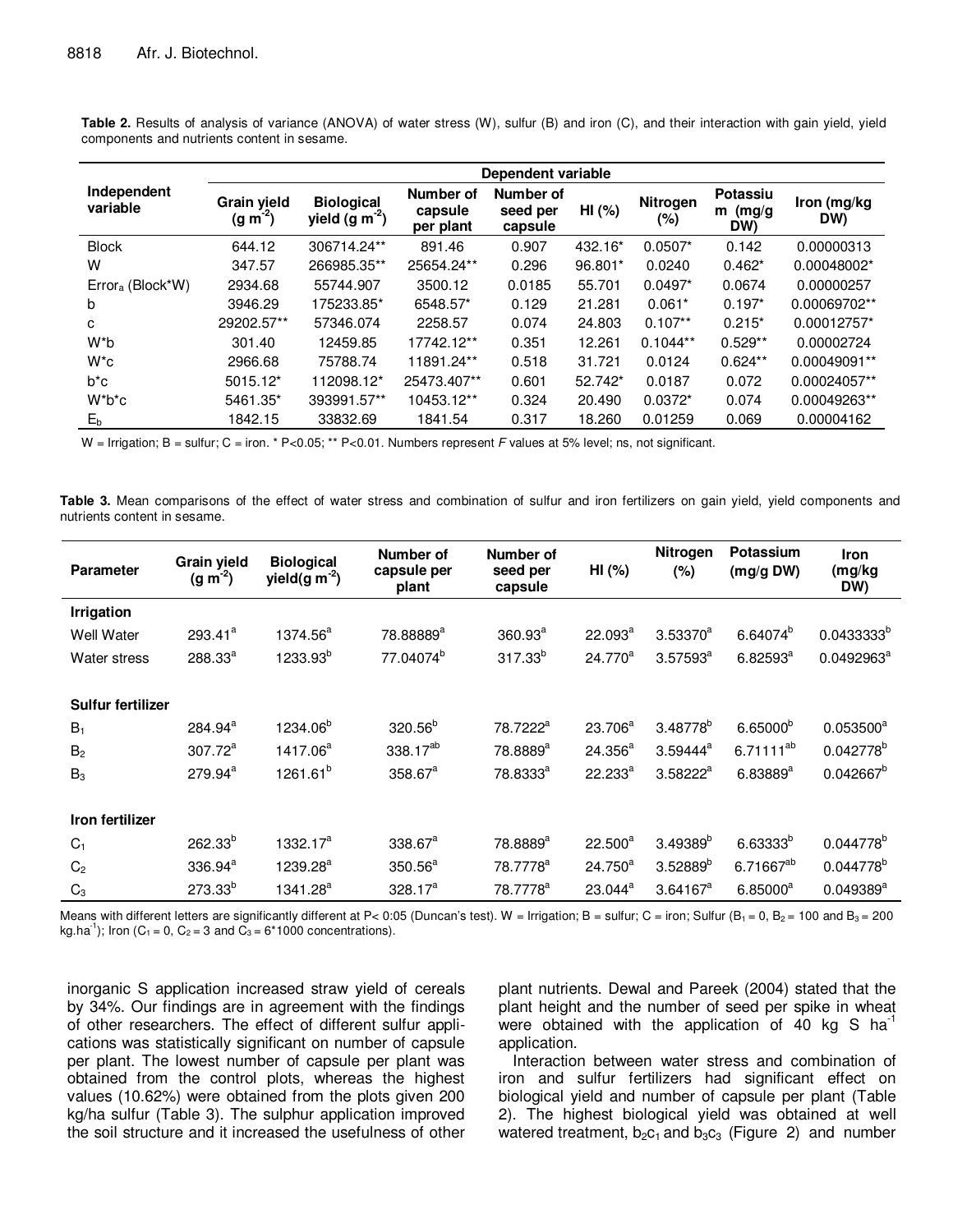

**Figure 1.** Interaction between water stress and fertilizers on grain yield. Sulfur ( $B_1 = 0$ ,  $B_2 = 100$ and B<sub>3</sub> = 200 kg ha<sup>-1</sup>); Iron (C<sub>1</sub> = 0, C<sub>2</sub> = 3 and C<sub>3</sub> = 6\*1000 concentrations).



**Figure 2.** Interaction between water stress and fertilizers on biological yield. Sulfur ( $B_1 = 0$ ,  $B_2$ ) = 100 and B<sub>3</sub> = 200 kg ha<sup>-1</sup>); Iron (C<sub>1</sub> = 0, C<sub>2</sub> = 3 and C<sub>3</sub> = 6\*1000 concentrations).

of capsule per plant at  $b_3c_3$  combination of two fertilizers (Figure 3). Salvagiotti and Miralles (2008) showed that S addition increased biomass and grain yield in wheat, showing a positive interaction between N and S, which was reflected in a greater NUE (nitrogen use efficiency).

#### **Nutrient contents in seeds**

The results of this study indicate that water stress significantly (P<0.05) affected potassium and iron content of the seeds of sesame (Table 2). Water stress increased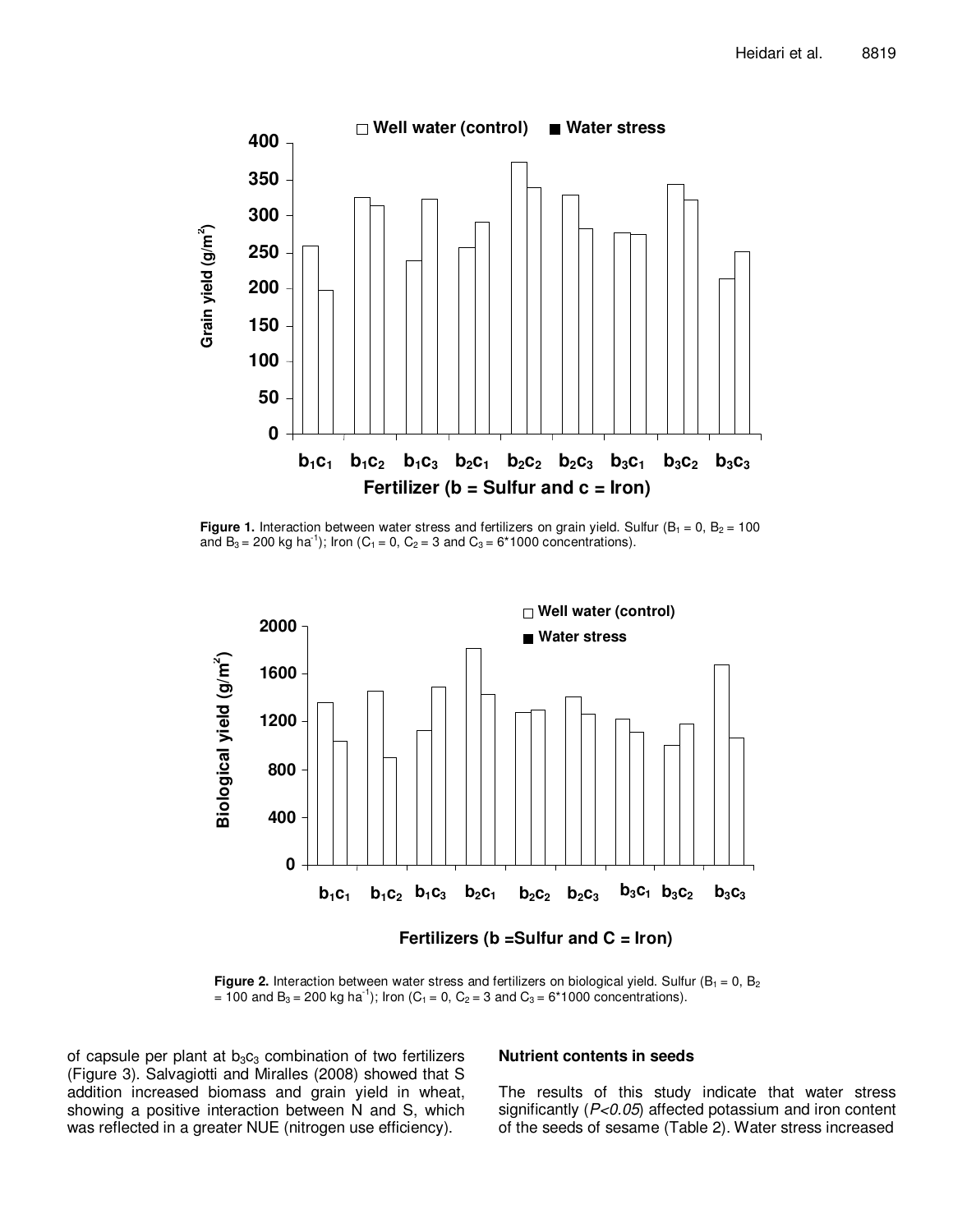

**Figure 3.** Interaction between water stress and fertilizers and no. of capsule per plant. Sulfur ( $B_1 = 0$ ,  $B_2 = 100$  and  $B_3 = 100$ 200 kg ha<sup>-1</sup>); Iron (C<sub>1</sub> = 0, C<sub>2</sub> = 3 and C<sub>3</sub> = 6\*1000 concentrations).

Fe and  $K^+$  content of seeds (Table 3). Potassium increases the plant's drought resistance through its functions in stomatal regulation, osmoregulation, energy status, charge balance, protein synthesis and homeostasis (Marschner, 1995). It also maintains turgor pressure and reduces transpiration under drought conditions (Andersen et al., 1992). In plants coping with drought stress, the accumulation of  $K^+$  may be more important than the production of organic solutes during the initial adjustment phase, because osmotic adjustment through ion uptake like K<sup>+</sup> is more energy efficient (Hsiao, 1973).

Sulfur and iron fertilizers had significant effect on potassium, nitrogen and iron content in the seeds of sesame plants (Table 2). Sulfur fertilizer increased potassium and iron content but increased nitrogen in  $b<sub>2</sub>$ treatment (Table 3). The iron foliar application increased the amounts of these three elements in the seeds (Table 3). However, S addition in  $b_2$  in the soil showed N increment in seeds of sesame, suggesting that soil S may have been enough to meet the crop N demand at this N uptake level (Salvagiotti and Miralles, 2008). Environmental conditions during the stem elongation period (from terminal spikelet to anthesis in wheat) may affect crop growth and thus, modify the pattern of N uptake (Hocking, 1994).

Interaction between water stress and combination of iron and sulfur fertilizers had significant effect on nitrogen and iron concentration in seeds (Table 2). The highest iron content of seeds was obtained at water stress treatment and  $b_1c_2$  (Figure 4) and nitrogen at  $b_1c_2$  and  $b_1c_3$  combination of the two fertilizers treatments (Figure 5). Application of S containing fertilizer can result to soil acidification and may eventually influence nutrient uptake (Havlin et al., 2007).

#### **Conclusion**

From the obtained results, it can be concluded that the use of foliar spraying of iron and application of sulfur can alleviate the harmful effect of water stress on growth, yield components and nutrient elements contents in the seeds of sesame. Interaction between sulfur and iron depends on initial soil fertility status, levels of nutrients applied, test crop and climatic conditions of the region during crop growth period. The results in this study indicated that water stress had significant effect on biological yield and number of capsule per plant and decreased them. However, the highest grain yield was obtained by the well watered treatment but at the water stress condition, application of sulfur and iron ( $b_2c_2$ )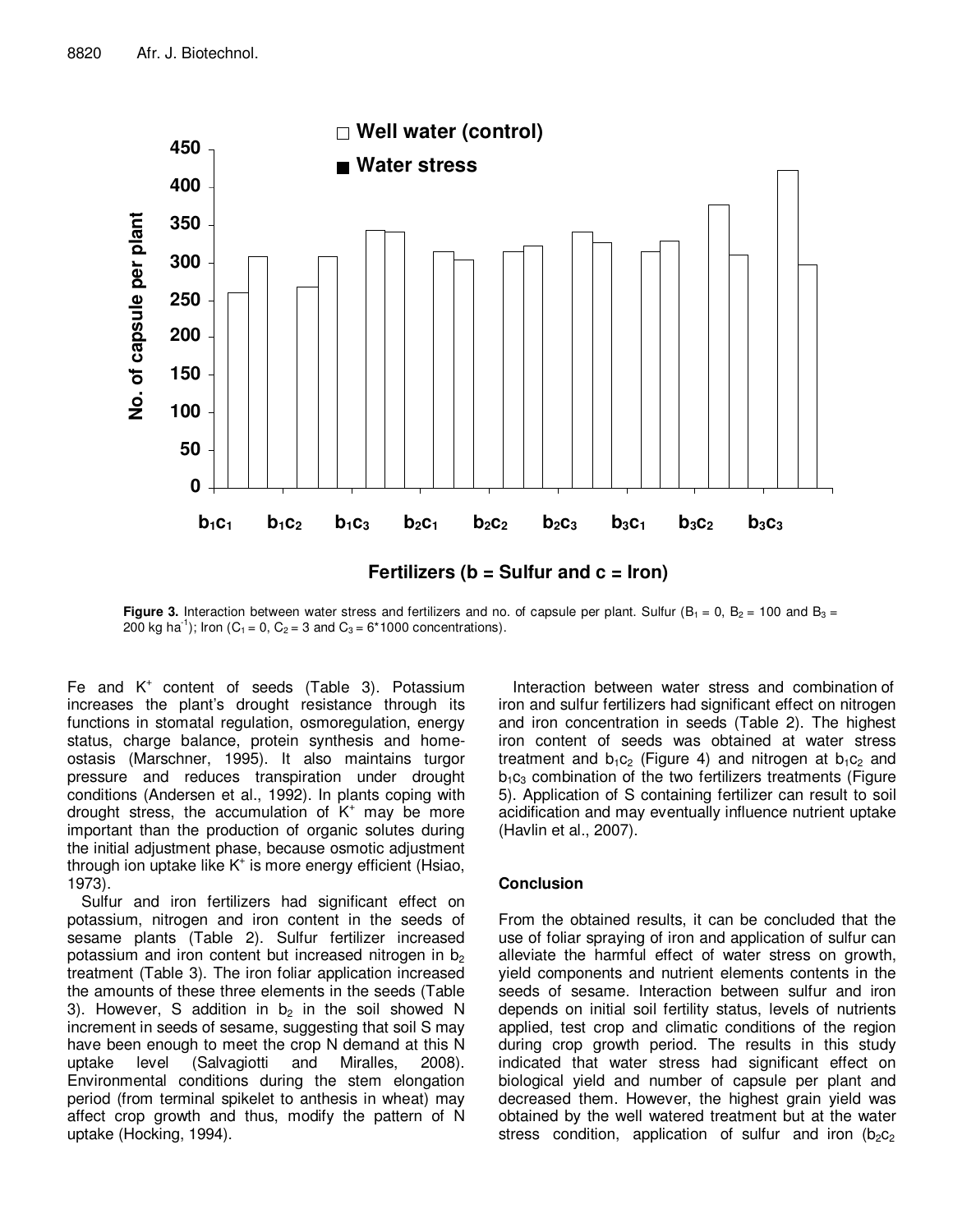

**Figure 4.** Interaction between water stress and fertilizers on iron concentration in seeds. Sulfur  $(B_1 = 0, B_2 = 100$  and  $B_3 = 200$  kg ha<sup>-1</sup>); Iron  $(C_1 = 0, C_2 = 3$  and  $C_3 = 6*1000$ concentrations).



**Figure 5.** Interaction between water stress and fertilizers on nitrogen content in seeds. Sulfur (B<sub>1</sub> = 0, B<sub>2</sub> = 100 and B<sub>3</sub> = 200 kg ha<sup>-1</sup>); Iron (C<sub>1</sub> = 0, C<sub>2</sub> = 3 and C<sub>3</sub> = 6\*1000 concentrations).

treatment) was more effective on grain yield and yield components, and improved grain yield under water stress.

#### **REFERENCES**

Ali A, Kafkafi U, Yamaguchi I, Sugimoto Y, Inanga S (2000). Growth transpiration, root-boron? cytokinins and gibberllins and nutrient compositional changes in sesame exposed to low root-zone temperature under different ratios of nitrate: Ammonium supply. J. Plant Nutr. 23: 123-140

- Andersen MN, Jensen CR, Lösch R (1992). The interaction effects of potassium and drought in field-grown barley. 1. Yield, water-use efficiency and growth. Acta. Agriculturae Scandinavica, Section B - Soil Plant Sci. 42: 34-44.
- Chapman HO, Pratt PE (1961). Methods of Analysis for Soil, Plants and Water. University of California, Division of Agric. p. 68
- Conry MJ (1997). The influence of different nitrogenous fertilizers and